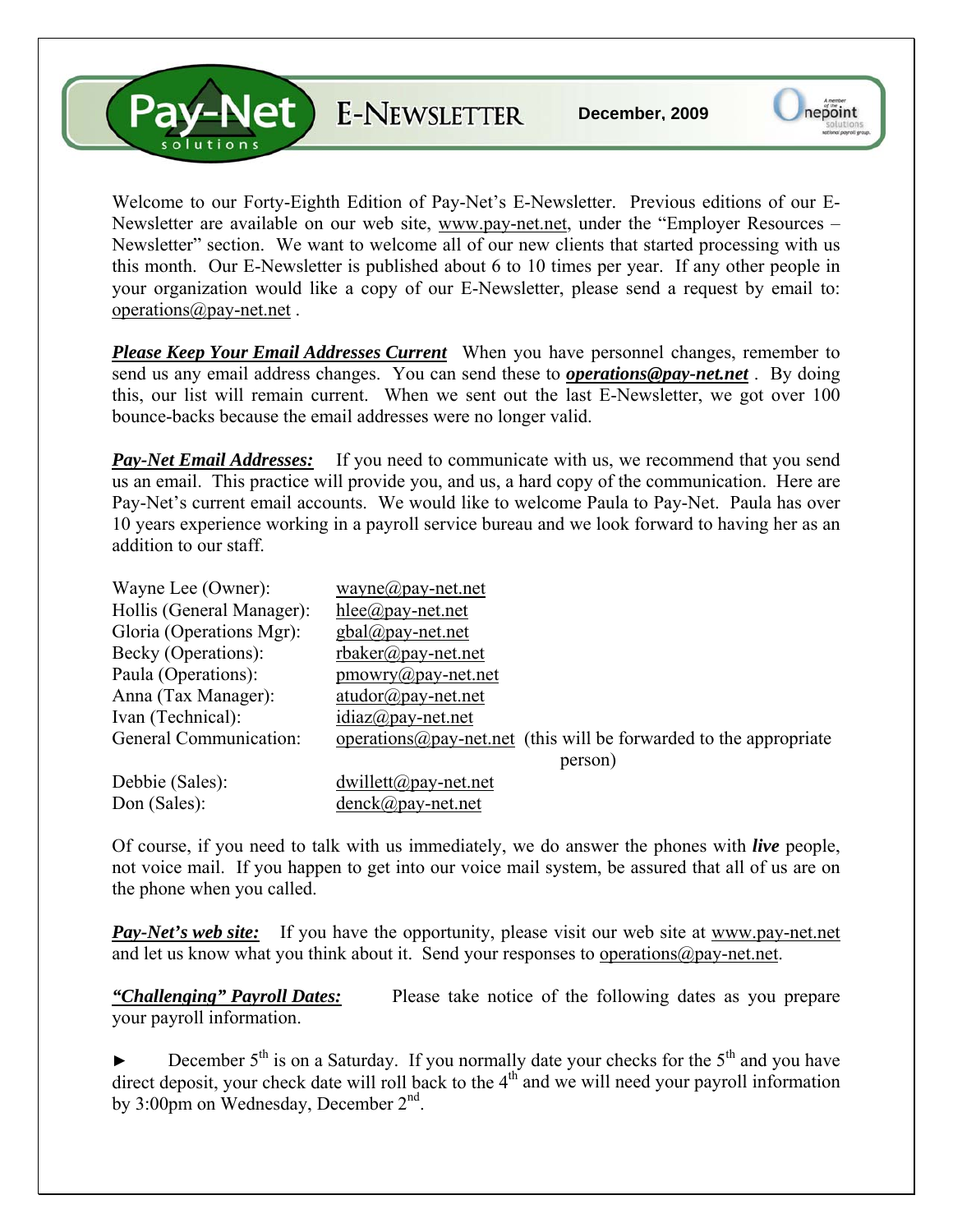December  $15<sup>th</sup>$  is on a Tuesday. If you normally date your checks for the  $15<sup>th</sup>$  and you have direct deposit, we will need your payroll information by  $3:00 \text{pm}$  on Friday, December  $11^{\text{th}}$ .

December  $20^{th}$  is on a Sunday. If you normally date your checks for the  $20^{th}$  and you have direct deposit, you check date will roll back to Friday, the  $18<sup>th</sup>$ , and we will need your payroll information before 3:00pm on Wednesday, December 16<sup>th</sup>.

- ► **Christmas Processing Schedule:** 
	- **(1) Thursday, December 24th, Pay-Net will be closing at 12:00 noon.**
	- **(2) Friday, December 25th, is Christmas Day, a banking holiday, and Pay-Net will be closed.**

The last day to enter payroll information that needs to be on the 2009 W-2 Forms is Wednesday, December 30<sup>th</sup>. This includes any final manual checks, adjustment runs, etc. **If you are a remote, or ePayentry client, and you need to process a final run on the 30th, please call our office so we can adjust your calendar.** 

- ► **New Years Processing Schedule:** 
	- **(1) Thursday, December 31st, Pay-Net will be closing at 2:00 pm.**
	- **(2) Friday, January 1st, is New Years Day, a banking holiday and Pay-Net will be closed.**

**January 5, 2010, falls on a Tuesday. If you normally date your checks on the 5<sup>th</sup> and you have direct deposit, we will need your payroll information BEFORE NOON on Thursday, December 31st!**

**Monday, January 18<sup>th</sup> is Martin Luther King Day, a banking holiday. Please take this date into consideration when preparing your payroll information. Pay-Net will be open on this day.** 

January  $20<sup>th</sup>$  falls on a Wednesday. Due to the Martin Luther King holiday, if you normally date your checks for the  $20<sup>th</sup>$  and you have direct deposit, we will need your payroll information before  $3:00 \text{pm}$  on Friday, January  $15^{\text{th}}$ .

 $\blacktriangleright$  January 31<sup>st</sup> falls on a Sunday. If you normally date your checks for the last day of the month, your check date will roll back to Friday, the  $29<sup>th</sup>$ . If this affects you, and you have direct deposit, we will need your payroll information before 3:00pm on Wednesday, January  $27<sup>th</sup>$ .

February  $1<sup>st</sup>$  falls on Monday. If you normally date your checks for the  $1<sup>st</sup>$  and you have direct deposit, we will need your payroll information before  $3:00 \text{pm}$  on Thursday, January  $28^{\text{th}}$ .

## Monday, February 15<sup>th</sup> is President's Day, a banking holiday. Please take this date **into consideration when preparing your payroll information. Pay-Net will be open on this day.**

Since Monday, February 15<sup>th</sup> is a holiday, if you normally date your checks for the 15<sup>th</sup> of the month, your check date will roll back to Friday, February  $12<sup>th</sup>$ . If this affects your company and you have direct deposit, we will need your payroll information before 3:00 pm on Wednesday, February  $10^{th}$ .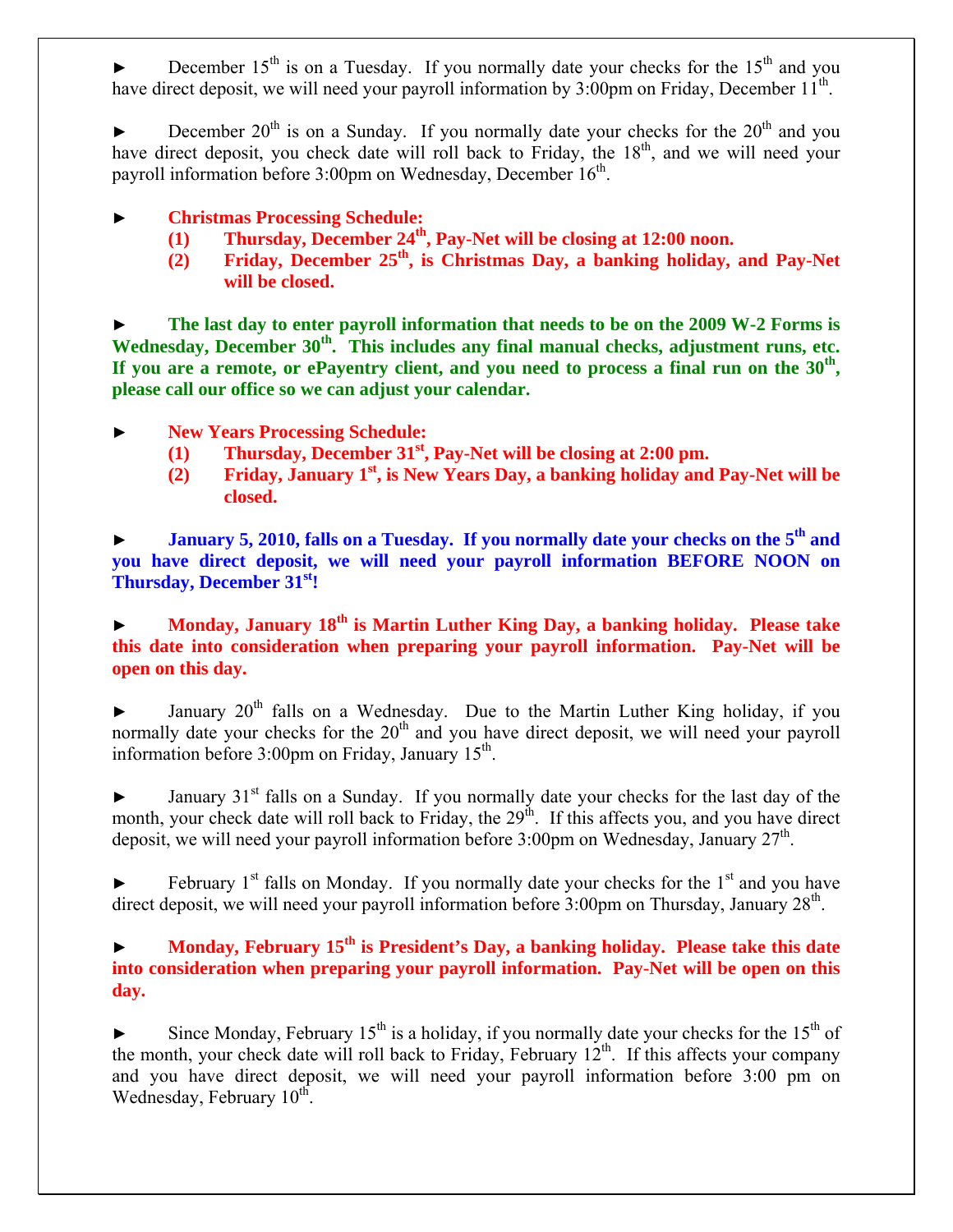February  $20<sup>th</sup>$  falls on a Saturday. If you normally date your checks for the  $20<sup>th</sup>$ , your check date will roll back to Friday, February  $19<sup>th</sup>$ . If you have direct deposit, we will need your payroll information before 3:00 pm on Wednesday, February  $17<sup>th</sup>$ .

Remember that February is a short month. The last day is the  $28<sup>th</sup>$  and it is on a Sunday. If you normally date your checks for the end of the month, your check date will roll back to Friday, February  $26<sup>th</sup>$ . If you have direct deposit, we will need your payroll information by 3:00 pm on Wednesday, February  $24<sup>th</sup>$ .

March  $15<sup>th</sup>$  falls on a Monday. If you normally date your checks for the  $15<sup>th</sup>$  and you have direct deposit, we will need your payroll information by  $3:00$  pm on Thursday, March  $11<sup>th</sup>$ .

March  $20^{th}$  falls on a Saturday. If you normally date your checks for the  $20^{th}$ , your check date will roll back to Friday, the  $19^{th}$ . If this affects you, and you have direct deposit, we will need your payroll information before  $3:00$  pm on Wednesday, March  $17<sup>th</sup>$ .

*Year End Is Coming!!:* Yikes, it's hard to believe that year-end is quickly approaching! With the holiday season fast approaching, we will quickly move right through Christmas. Before you know it, it's Year End time!

Before things get too hectic, we suggest that you examine your payroll dates for the rest of the year. Look for conflicts with holidays, remembering that for direct deposit, you need to transmit your payroll information to us three days prior to check date.

Also, there any year-end payroll issues that you can start preparing for. You can start now planning for such things as PUCC's (Personal Use of Company Car), or other fringe-type benefits that need to be reported on the W-2 Form.

Also, be alert for the annual **IRS Depository Notices** that are mailed out in November to companies that change depository frequency. The states will start sending out **SUI Rate Change Notices** in November or December. Both of these notices need to be sent or faxed to Pay-Net. **Please note that Pay-Net does not receive a copy of your Depository Change Notice. Therefore, we cannot be held responsible for any IRS or EDD penalties that can result from a change in your depository frequency.**

The cutoff day for entering 2009 payroll adjustments is Wednesday, December 30<sup>th</sup>. We will begin processing Year End on December 31, 2009. If you are aware of any issues that may cause a re-processing of year-end, please let us know so we can delay your processing and you may avoid any reprocessing fees.

**Regarding our EVS Service:** We are sending out letters to companies that had employee problems with Social Security name checks. Please try to have all changes reported to Pay-Net before December 30<sup>th</sup>. However, if you are a remote entry client, or you are on ePayentry, you need to make these changes in the system before December  $30<sup>th</sup>$ .

**Regarding Employee Copies of W2 Forms:** If there are any "reporting type" problems on the Employee Copy of the W2, such as name misspelling, wrong Social Security Number, etc., please be advised that the IRS will accept "white out" on Employee Copies. This will save you time and money having to have an employee copy rerun. But, any changes must be entered into the system so they will be reflected on the Filing Copies of W2 forms which Pay-Net will file on,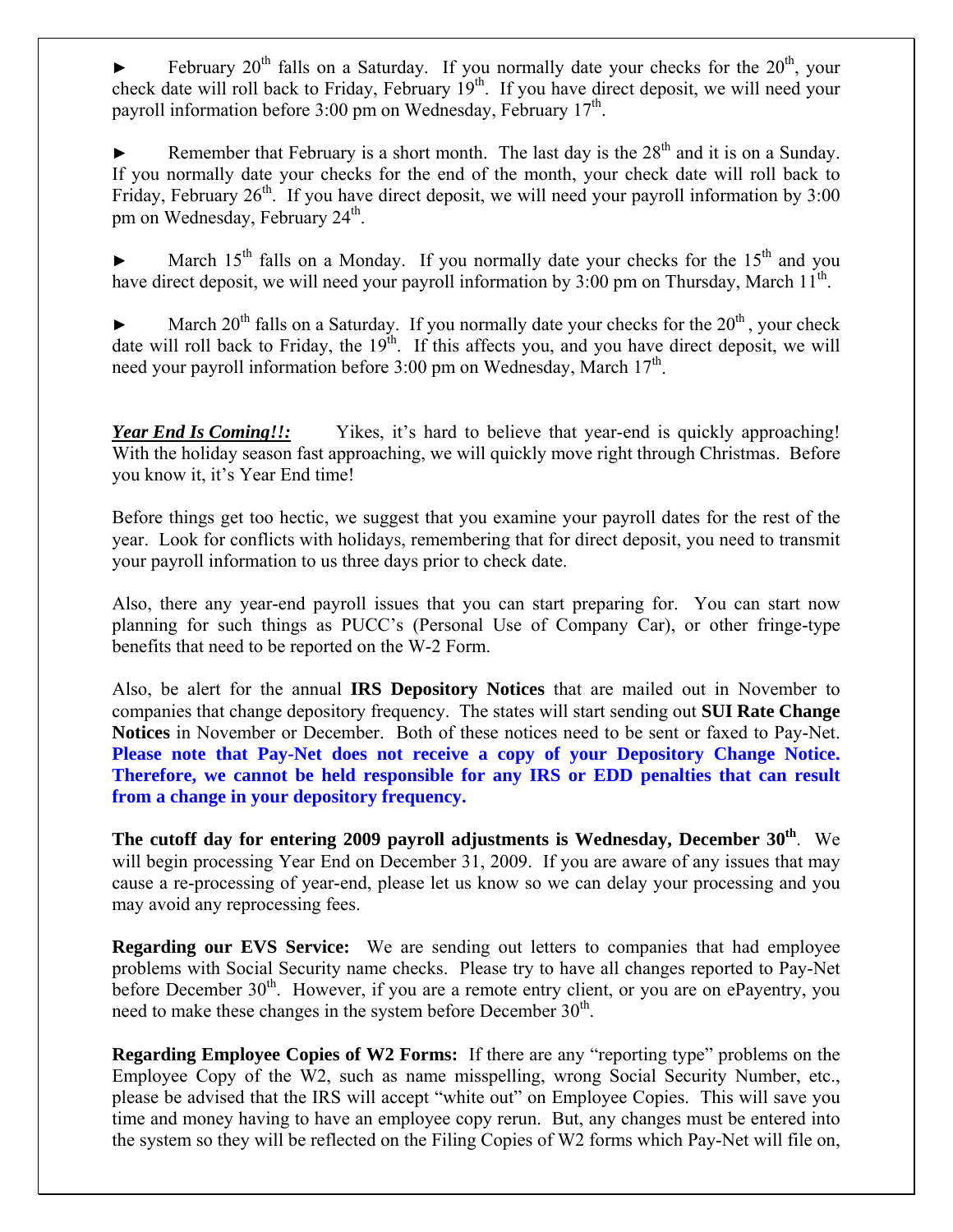or before, February 15<sup>th</sup>. If an employee looses their W2 form, you can simply make a copy from the employer copy and give the employee the copy.

We anticipate being through with Year End by January 21, 2010. If you have not received your Year End package by that date, please call us.

*More Changes for ACH Transactions:* We have just received word from our bank that all ACH **TAX** transactions that exceed \$300,000 must be wire transferred. This follows the limits that were enacted earlier in 2009 concerning direct deposit transfers. Although this new limit only affects a few of our clients, we need you to be aware of this situation.

*Year End / Christmas Bonuses:* Just a quick note on bonuses. In December, we normally see many clients giving their employees' bonuses. I don't know if the economy will curtail this practice this year. But, if you do issue bonuses, keep the "new" ACH transaction limits in mind. If you pay bonuses by direct deposit, remember that any company's direct deposit file over \$500,000 or if any individual has a direct deposit over \$100,000, the direct deposit funds *must* be wire transferred. Similarly, if the tax liabilities are over \$300,000, these funds *must* be wire transferred. If you have any questions, please call our office.

*Tax Changes for 2010:* It looks like there are few changes for 2010 due to the recession and the poor economy. Social Security percentages and limits remain at 6.2% and \$106,800, Medicare percentage remains at 1.45% with an unlimited wage base. 401(k), Simple IRA, and other retirement, or deferred compensation, plans remain the same.

The 2010 standard mileage rates for the use of a car will be 50 cents per mile for business miles driven, 16.5 cents per mile driven for medical or moving purposes, and 14 cents per mile driven in service of charitable organizations.

The only other changes appear to be in wage withholdings and California's SDI, where the percentage remains the same (1.1%), but the wage base increases by \$2,647 to \$ 93,316. The IRS has announced that some individuals may experience a large increase in withholdings due to the reduction of the "Making Work Pay Credit" that was applied for the last 9 months of 2009. As we previously announced, there will be an increase in California withholdings.

*IRS Request:* The IRS has requested that all payroll service bureaus alert their clients to possible problems with employee income tax withholding in 2010. Most employees will experience increased withholdings per pay period in 2010.

This is due to two factors:

- (1) The "Making Work Pay" credit will now be spread over 12 months instead of the 9 months in 2009.
- (2) The "normal" annual increase in withholding amounts because of the new tables.

The IRS requires employers to remind employees to file an updated Form W-4 by December if withholding allowances have changed in the past year, or if allowances will change for the next year. The new 2010 W-4 Form is now available on our web site under Employer Resources.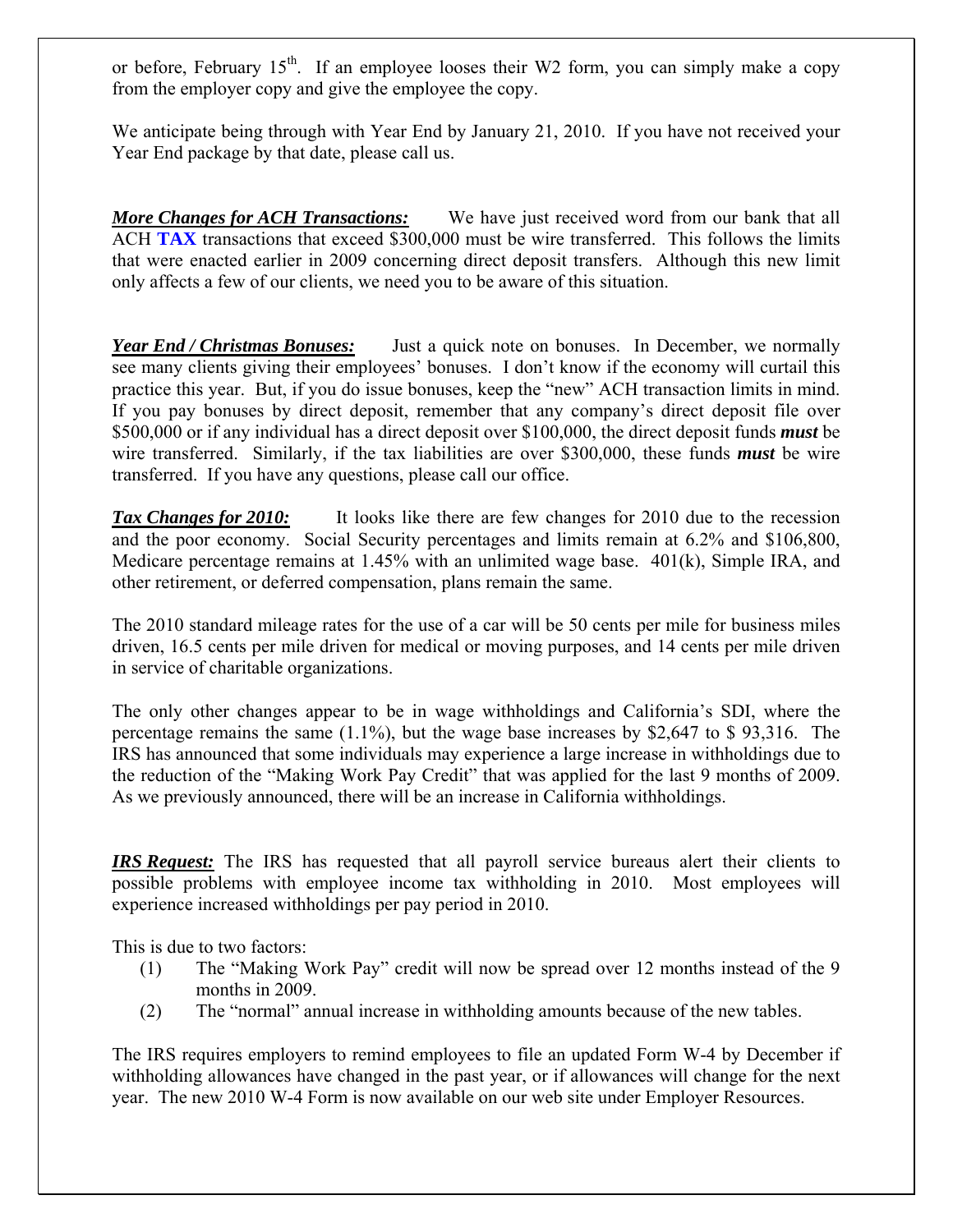*2009/2010 Holiday Schedule:* The following remaining holidays are scheduled for 2009, and we have included the holiday schedule for 2010. The official "bank holidays" are marked with an "\*"

- ► Thursday, December 24, 2009– Christmas Eve Pay-Net will be closing at 12:00 noon
- ► **\*** Friday, December 25, 2009 Christmas Day Pay-Net will be closed
- ► Thursday, December 31, 2009 New Years Eve Pay-Net will be closing at 2:00 pm
- ► **\*** Friday, January 1, 2010 New Year's Day Pay-Net will be closed
- ► \* Monday, January 18, 2010 Martin Luther King Day Pay-Net will be open
- ► \* Monday, February 15, 2010 President's Day Pay-Net will be open
- \* Monday, May 31, 2010 Memorial Day Pay-Net will be closed
- ► \* Sunday, July 4, 2010 Independence Day we are unsure if Monday will be a holiday
- ► \* Monday, September 6, 2010 Labor Day Pay-Net will be closed
- ► \* Monday, October 11, 2010 Columbus Day Pay-Net will be open
- ► \* Thursday, November 11, 2010 Veteran's Day Pay-Net will be open
- ► \* Thursday, November 25, 2010 Thanksgiving Day Pay-Net will be closed
- ► Friday, November 26, 2010 Day After Thanksgiving Pay-Net will be closed
- ► \* Saturday, December 25, 2010 Christmas
- ► \* Saturday, January 1, 2011 New Years Day

*Possible FUTA Tax Credits:* According to an announcement by the US Labor Department, it looks like only Michigan employers will be saddled with additional FUTA taxes due to their state UI department no paying off their federal UI loans. Here's the announcement:

**The unemployment compensation programs of 50 states and other U.S. jurisdictions have qualified for the federal-state unemployment compensation program, the Labor Department announced. Employers in the 50 states, the District of Columbia, Puerto Rico, and the Virgin Islands are therefore eligible for the full state tax credit against their federal unemployment insurance obligations, according to a notice in the Nov. 4** *Federal Register* **(74 Fed. Reg. 52700).** 

**States have until Nov. 10 to pay off any outstanding federal loans without facing a FUTA offset credit reduction penalty. Michigan is the only state facing this penalty provision. Since the FUTA tax is due by Jan. 31 for the prior year FUTA tax, Michigan employers will not see an official FUTA tax increase until payments are made in January if the state does not remit the outstanding principal in time.** 

Bottom line – if you have employees in Michigan, look for an increase in your FUTA tax for  $4<sup>th</sup>$ Quarter. If you subscribe to our tax filing service, Pay-Net will notify you of the amount of additional tax due, and we will draft your account and make the deposit.

Now, maybe some of you are wondering why a "tax credit" means "increased tax payments". The reason is as follows: The *real* FUTA tax is 6.2%, but an employer can received a "tax credit" for making timely and proper UI deposits to their state, up to a 5.4% tax credit. The net result, 0.8% (6.2% minus 5.4%), is what most payroll people take for the "FUTA tax rate", which it is not. A reduction in a state's tax credit means that the 5.4% figure is reduced depending on the state's shortfall with the feds. So, if the IRS announces that Michigan has a tax credit of 4.0%, that means that Michigan employers will pay 2.2% FUTA tax instead of the 0.8% (6.2% minus 2.2%) – or a resulting increase FUTA cost of \$154 per employee for the year!

*More on "Forced" Retirement Plans for Employees:* Washington is now considering forcing employees to participate in a Retirement-Type program, Simple IRA or 401(k), including the "roll-over" of unused vacation into a plan. It is called "Helping Americans Save for the Future". Here is the article: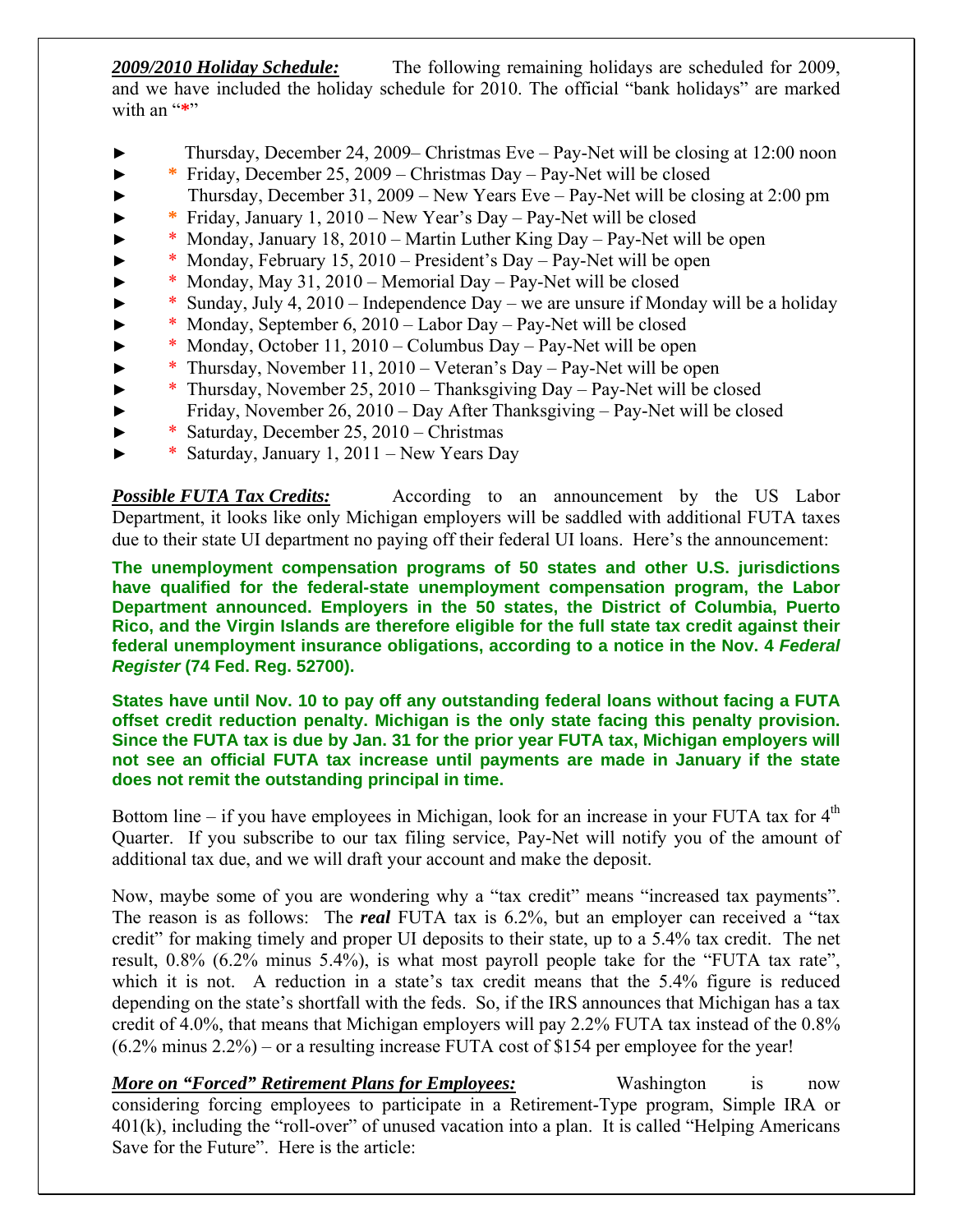The Obama administration has issued guidance to the Treasury Department and Internal Revenue Service to promote workplace retirement savings. The rulings and notices clarify steps that employers can take now to expand automatic enrollment in tax-deferred retirement savings plans and contribute unused leave to 401(k) savings accounts.

By amending 401(k) and similar retirement plans, the administration expects that many more small and medium-size businesses will offer automatic enrollment.

Among the guidance and notices is one describing how employers can permit workers to convert the value of their unused leave into additional contributions to tax-qualified 401(k), profit-sharing, or stock bonus plans (Rev. Rulings 2009-31 and 2009-32). Another (Revenue Ruling 2009-30) streamlines the process that would enable employers and workers to gradually and automatically increase contributions to 401(k) plans.

None of the initiatives described in the rulings and notices require any statutory changes, senior administration officials said.

Further information can be found at the IRS website at this link:

<http://www.irs.gov/retirement/article/0,,id=212061,00.html?portlet=6>

### *Information on Federal Tax Deposits and a New Form:*

Internal Revenue Service officials said Sept. 3 that financial institutions increasingly have stopped accepting paper federal tax deposit coupons.

Annette Dean, a tax analyst in wage and investment, said there is no requirement for banks to accept tax remittances via the coupon. It costs banks from \$2 to \$5 to process each coupon, said Dean, who spoke at a scheduled monthly teleconference with payroll industry representatives. The Treasury Department is working with the financial industry to help educate businesses about electronic deposit options.

Separately, a new Schedule M will be added to the 2009 Form 1040, said IRS's John Myett, national account manager for employment tax administration. The schedule will be used by individuals to report information related to the Making Work Pay credit, enacted as part of the American Recovery and Reinvestment Act (Pub. L. No. 111-5) that was signed into law in February.

*Assault on FSA's and HSA's:* As many of our clients are aware, there are some definite benefits to using Flexible Spending Accounts (FSA's) and Health Savings Accounts (HSA's) when offering fringe benefits to employees. However, these plans are coming under attack.

An \$8 billion revenue-raising provision in the House Democrats' health care bill (HR 3200) would limit the use of pre-tax HSA's and pre-tax FSA's. This has given rise to a lobbying campaign to preserve these benefits, or, at least, to minimize the impact of the proposed changes.

The provision approved by the Ways and Means Committee would exclude over-the-counter medicines from eligibility for reimbursement.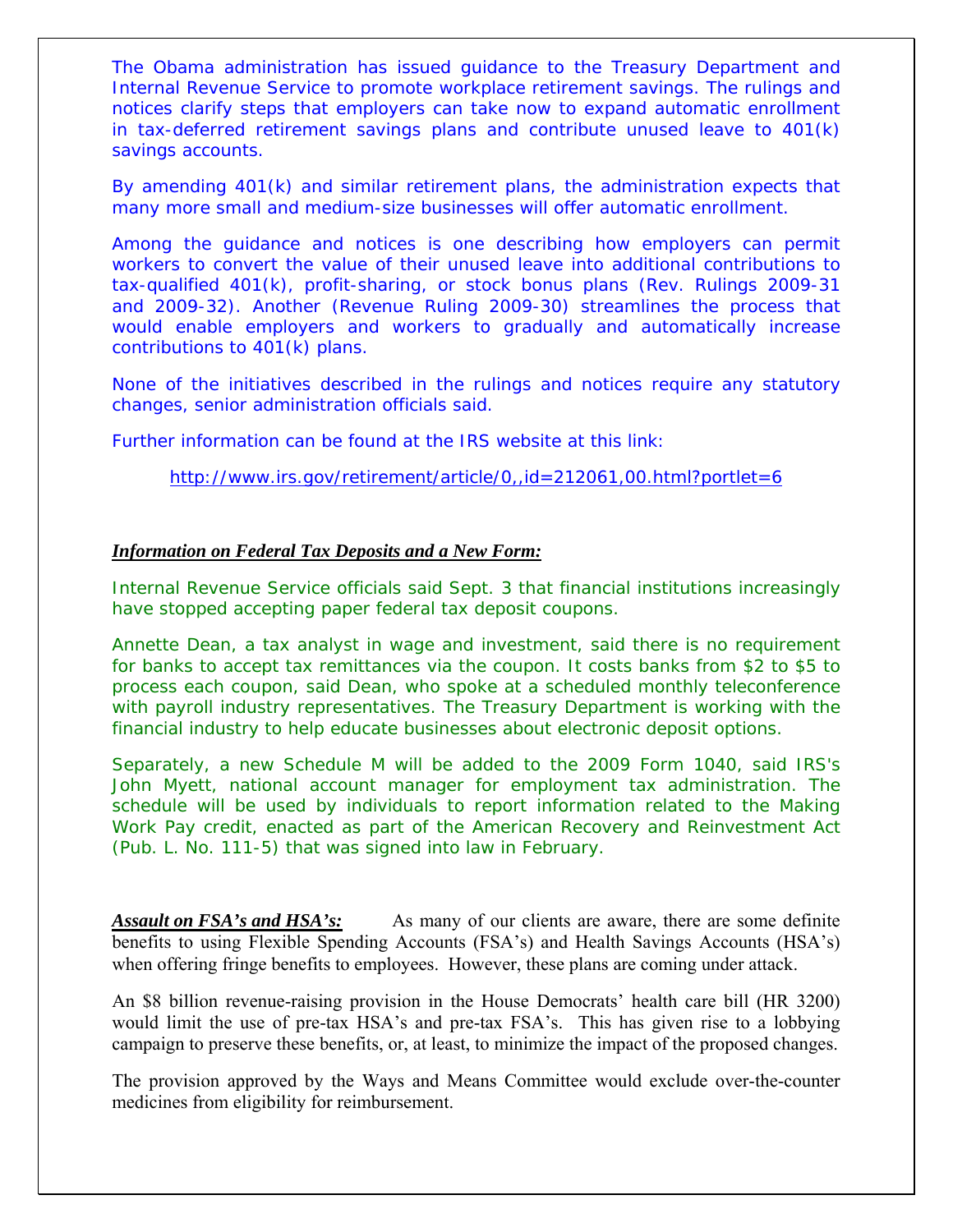Meanwhile, the Senate Finance Committee issued an "options paper" of potential offsets to the \$1 trillion overhaul of the health care industry. In the paper, the Senate included eliminating or limiting the amount of salary reduction contributions to HSA's and FSA's.

The director of the Employers Council on Flexible Compensation estimates that at least 35 million participants would be affected by the proposed changes.

*House Bill Introduced to Require Paid Sick Leave for "Contagious" Workers:* Rep. George Miller (D-Calif.) has introduced legislation (H.R. 3991) that would guarantee five paid sick days for workers sent home or told to stay home by their employer in relation to a "contagious" illness, such as the H1N1 virus.

Under the Emergency Influenza Containment Act, employees who follow their employer's direction to stay home because of contagious illness could not be fired, disciplined, or made subject to retaliation for following directions. Employers that fail to provide the leave or retaliate against employees would be subject to penalties under the Fair Labor Standards Act. Employees could continue on unpaid leave under the Family and Medical Leave Act or other existing sick leave policies once the paid sick leave ends, according to the bill.

The legislation would cover full- and part-time workers in businesses that have 15 or more workers and do not currently provide at least five days of paid sick leave. H.R. 3991 would take effect 15 days after being signed into law and would sunset two years after enactment. Sen. Chris Dodd (D-Conn.) has announced that he intends to offer similar legislation in the Senate, but his bill would allow for up to seven days of paid sick leave for workers with flu-like symptoms.

*DHS Rescinds W-2 'No-Match' Regulation:* The Department of Homeland Security is rescinding its W-2 "no-match" regulation targeting employers with undocumented workers, according to a final rule published in the Oct. 7 Federal Register (74 Fed. Reg. 51447). Under the no-match rule, the Social Security Administration would have been required to include with nomatch letters information telling employers that they would be required to resolve discrepancies or face liability. DHS has decided to focus its enforcement efforts relating to undocumented aliens on increased compliance.

*Potential Problems with New Federal Income Tax Withholding:* As you are aware, the income tax withholding tables were changed in March to reflect the new rules under the Stimulus Bill. However, now the IRS has released this announcement:

**Employees with multiple jobs or married couples whose combined incomes place them in a higher tax bracket may experience a shortage of federal withholding and they can submit a revised W-4 that tells the employer how much money to withhold each paycheck. To recalculate withholding, filers should use Worksheet 12 in the updated Publication 919.** 

Publication 919 can be found on the IRS web site, or it can be downloaded from Pay-Net's web site at: <http://www.pay-net.net/docs/p919.pdf>(clickable link).

*Arizona Withholding Rates:* We have received several inquiries from clients regarding the rate changes for Arizona Withholding. For many years, the State of Arizona has based employee income tax withholdings as a percentage of Federal Withholding. On May 1, 2009, Arizona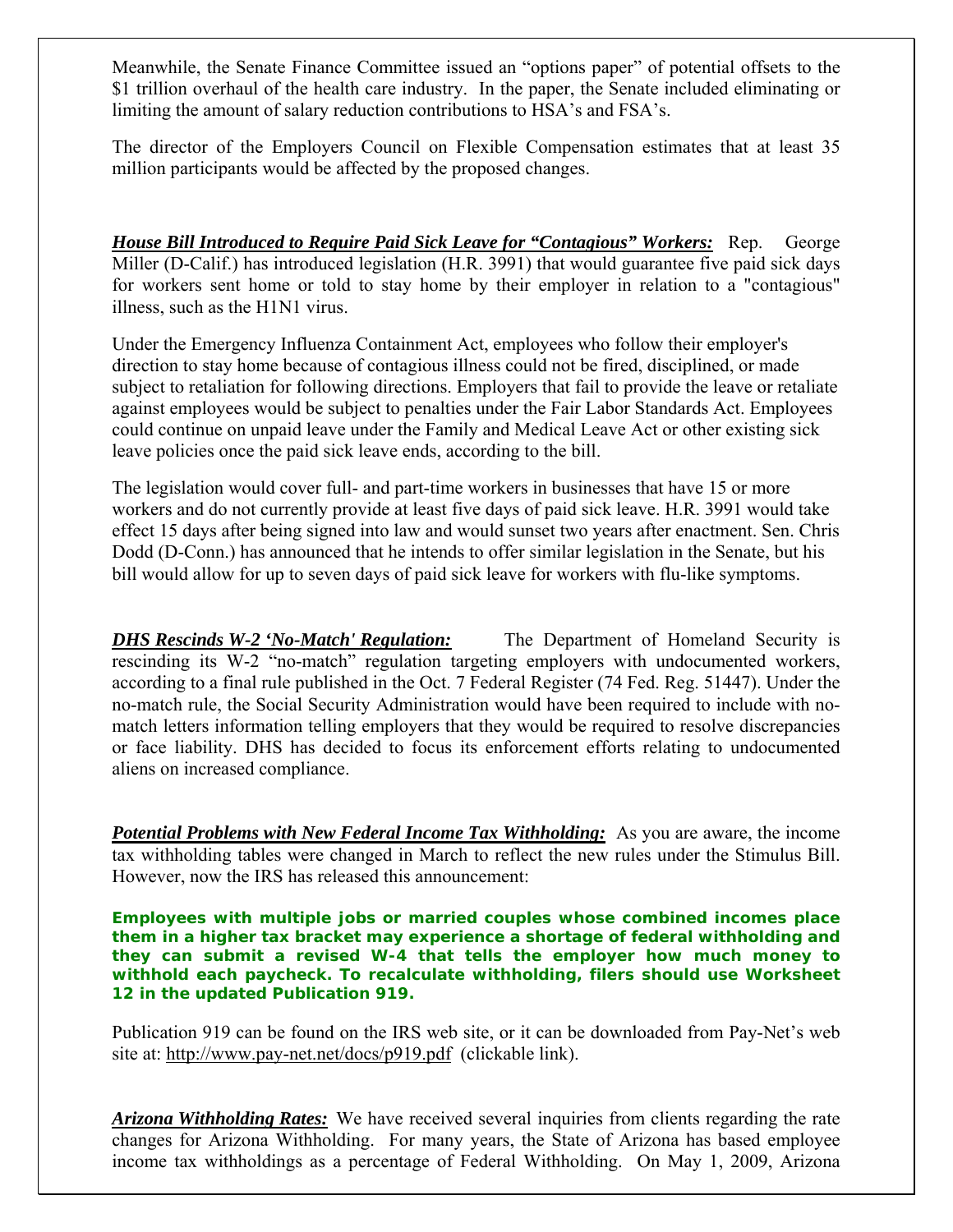changed their rates. And, in fact, the state changed the future rates. The following chart shows the former, current and future rates:

| Up to                                                                        | May 1, 2009 to    | Jan 1, 2010 to |
|------------------------------------------------------------------------------|-------------------|----------------|
| April 30, 2009                                                               | December 31, 2009 | June 30, 2010  |
| 10.0%                                                                        | 11.5%             | 10.7%          |
| 19.0%                                                                        | 21.9%             | 20.3%          |
| 23.0%                                                                        | 26.5%             | 24.5%          |
| 25.0%                                                                        | 28.8%             | 26.7%          |
| 31.0%                                                                        | 35.7%             | 33.1%          |
| 37.0%                                                                        | 42.6%             | 39.5%          |
| Minimum Percentage for<br><b>Employees Earning</b><br>Over \$15,000 Per Year |                   |                |
| 19.0%                                                                        | 21.9%             | 20.3%          |

#### **Arizona Withholding Rates**

By using an AZ-4 Form (similar to the Federal W-4 Form), an employee would indicate to their employer the percentage rate to use for their withholding.

Note: Effective July 1, 2010, the *State of Arizona will stop using the percentage method* and they will adopt a "table system" similar to the table system used by California. As of this date, the state has not released any information on this new calculation method.

*Routing & Transit Numbers for Direct Deposit:* Or, everything you ever wanted to know about the bank's Routing and Transit number:

We have observed an increase in rejected employee direct deposit accounts due to an "incorrect account number". Actually, these rejections are due not to the account number, but an **incorrect routing & transit (R&T) number**!

Some background: R&T numbers are 9 digits in length. These numbers identify the financial institution that holds the actual bank account. The first 2 digits of the R&T number represent the Federal Reserve District where the financial institution is located. A map of the Federal Reserve Districts can be found at this link: http://www.federalreserve.gov/pubs/frseries/FRSERI3.htm. Notice that there are 12 Federal Reserve Districts.

For California, we are in the 12<sup>th</sup> Fed District so all the R&T numbers begin with a "12" right? Well, not really. Since the  $12<sup>th</sup>$  Fed District is so large, the Federal Reserve ran out of "12" numbers and started using "32" in the R&T number to designate the  $12<sup>th</sup>$  Fed District. (FYI, the "3" represents the fact that the  $12<sup>th</sup>$  district was the *third* district to run out of numbers. Bottom line, for any California based banks, the R&T number begins with either a "12" or a "32".

Some examples:

 Bank of America: 122000661 or 121000358 Wells Fargo: 122000247 or 121000248 or 122101191 Union Bank: 122000496 Chase (formerly WaMu): 322271627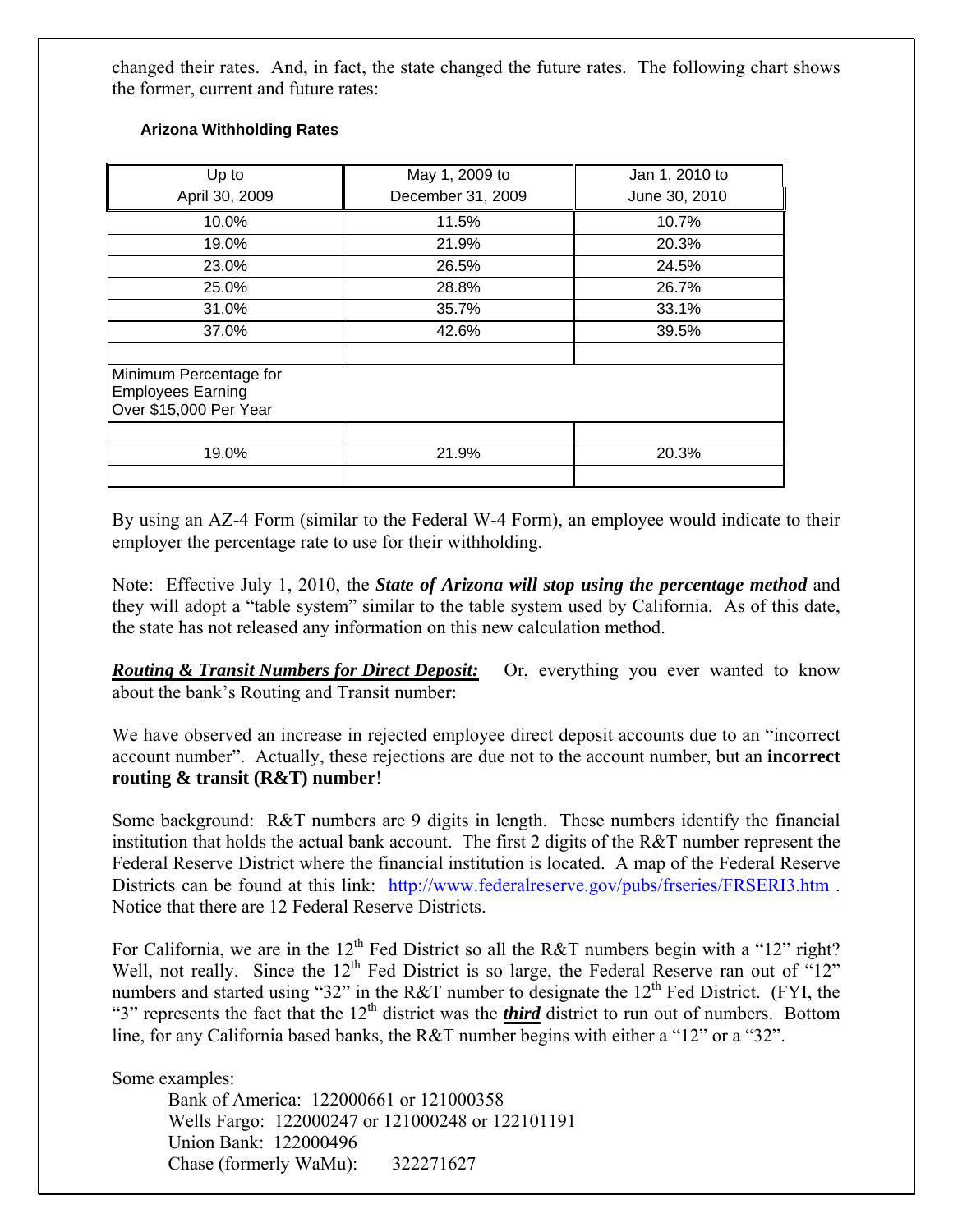#### Mission Federal Credit Union: 322281507

Getting back to the "incorrect R&T number" problem. We are seeing most rejected employee accounts have a R&T number that **begins with a "5".** Sometimes it is a "52", sometimes a "54", etc. Looking at the link about, there is no  $50<sup>th</sup>$  Fed District!! So, there cannot be any R&T numbers that begin with a "5".

So, where do these fictious R&T numbers come from? They come from **deposit slips!** Banks use internal R&T numbers that are not valid Federal Reserve R&T numbers, for their use only. In practice, many of the banks in the  $12<sup>th</sup>$  Fed District decided to use numbers that begin with a "5". If you look at a deposit slip from your personal account, you will probably see your correct account number but the R  $&$  T number may be different than the "normal" bank's R $&$ T – if it is different, it probably starts with a "5".

For this reason, Pay-Net *always* advises clients to use a voided check from the employee's checking account. The actual check will contain the correct R&T number. If the employee's account is a savings account, you may need to have the employee check with their bank for which R&T number you should use.

*Pay-Net's ConfirmFTD Service:* We want to remind our clients of our ConfirmFTD service, which allows our Electronic Tax Filing clients to check their Federal tax deposits on the EFTPS Department's web site (a division of the IRS).

To describe the service in a nutshell: For a very minimal one-time fee, Pay-Net will enroll you with the EFTPS unit of the IRS. You will receive a PIN directly from the EFTPS, which will allow you to register and login directly to the EFTPS web site. There, on their web site, you can confirm the date and amount of all Federal 941 and 940 deposits made on your behalf by Pay-Net for the last 16 months.

**Exciting New Software Features Are Here:** Did you know that our software could now handle complete Human Resource requirements including Applicant Tracking? Did you know by next summer, we will have an "Employee Kiosk" feature with complete Employee Self Service? These are exciting times for us as our software evolves into a complete Payroll and Human Resource package that can handle the complex requirements of both functions.

To read more about our some of the new features in the software, click on the following link and you will be taken to a document on our web site:

#### <http://www.pay-net.net/docs/newsoftware.pdf>

And yes, if you are reading this ENewsletter on your computer, all of these links and email addresses are "clickable".

If you would like to have these new features in your company, you will need to become a full remote client of Pay-Net. Call our office for details.

*Additional Services Offered by Pay-Net:* Sometimes clients can forget the vast range of services that Pay-Net can offer your company. For example, did you know that we offer four different types of tax services? Or, did you know you could import your payroll information from an Excel® spreadsheet? Since businesses are constantly changing, your payroll and human resource requirements can also change. We encourage you to examine the vast number of services that we offer, from Human Resource tracking to Employee Self Service. To find out about our expanse of services visit our web site, [www.pay-net.net,](http://www.pay-net.net/) and click on "Pay-Net Solutions".